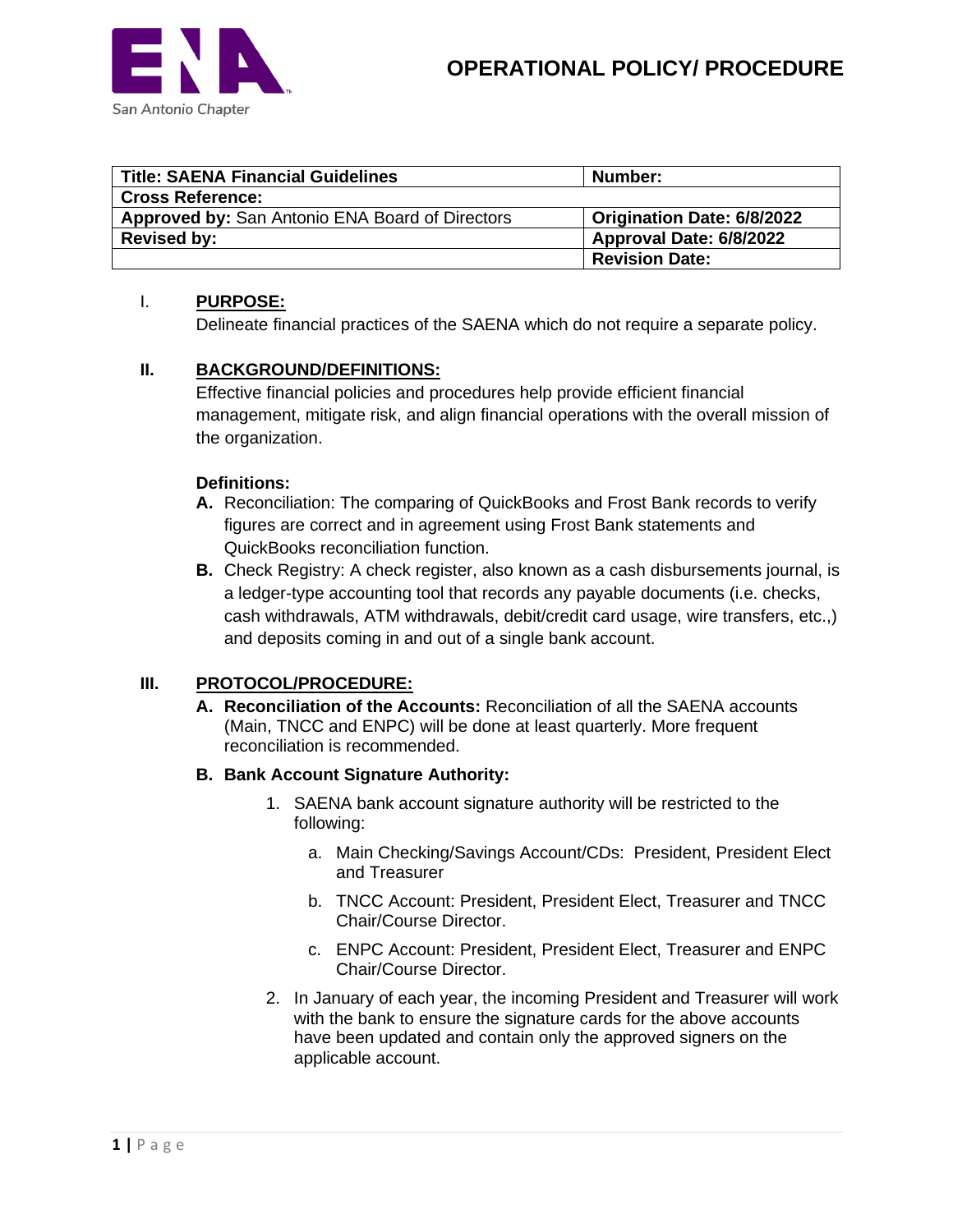

3. The President/Treasurer will work with the bank to update the account signature card(s) in the event there is a change in officers or committee chairs during the remainder of the year.

# **C. Checkbook:**

- 1. **Checkbook Type:**
	- a. New checkbooks for all accounts will be in a format which includes a check stub. A registry may be used until the old checks without stubs are utilized.
	- b. Address on the checks will be the SAENA official mailing address: San Antonio Emergency Nurses Association P.O. Box 680103
		- San Antonio, Texas 78238
- 2. **Checkbook Stub:**
	- **a. Documentation:** All expenditures from the account and deposits into the account will be recorded on the check stub by the officer/chair responsible for the checkbook. (Treasurer, ENPC Chair/Course Director, TNCC Chair/Course Director)
		- 1) Documentation will include:
			- a) Expenditure: Date, amount, check number if applicable, type of expenditure if not check (debit card, cash, ATM, etc.) and reason for expenditure.
			- b) Deposit: The checkbook holder is responsible for maintaining the following information for any deposit: Date, amount, explanation of deposit (dues assessment, repayment, refund, etc.) and origin of funds.
	- b. **Uploading:** In January of each year, a copy of the checkbook stubs for the previous year (Jan.  $1<sup>st</sup>$  – Dec.  $31<sup>st</sup>$ ) for each account will be scanned and uploaded into the SAENA archives in the cloud. If a registry is being used, the appropriate entries in the registry will be uploaded.
		- 1) Once uploaded the checkbook stubs/registry will be returned to the officer/chair/Course Director responsible for the checkbook.
		- 2) Uploading may be done earlier in the event a new checkbook is issued.
- **D. Checks:**
	- 1. **Check Entry:** All check issues will be recorded in the checkbook stub/registry (see Section III B 2 a).
	- 2. **Check Explanation:** Any issued check will have a notation regarding what the check is written for in the 'memo' section of the check. (ex. office supplies, books, honorarium for…, etc.)
	- 3. **Co-Signature of Checks:**
		- a. Checks written on any SAENA account for over \$1500 will require a co-signature by a second person who has signature authority on the account. Co-signers will be: